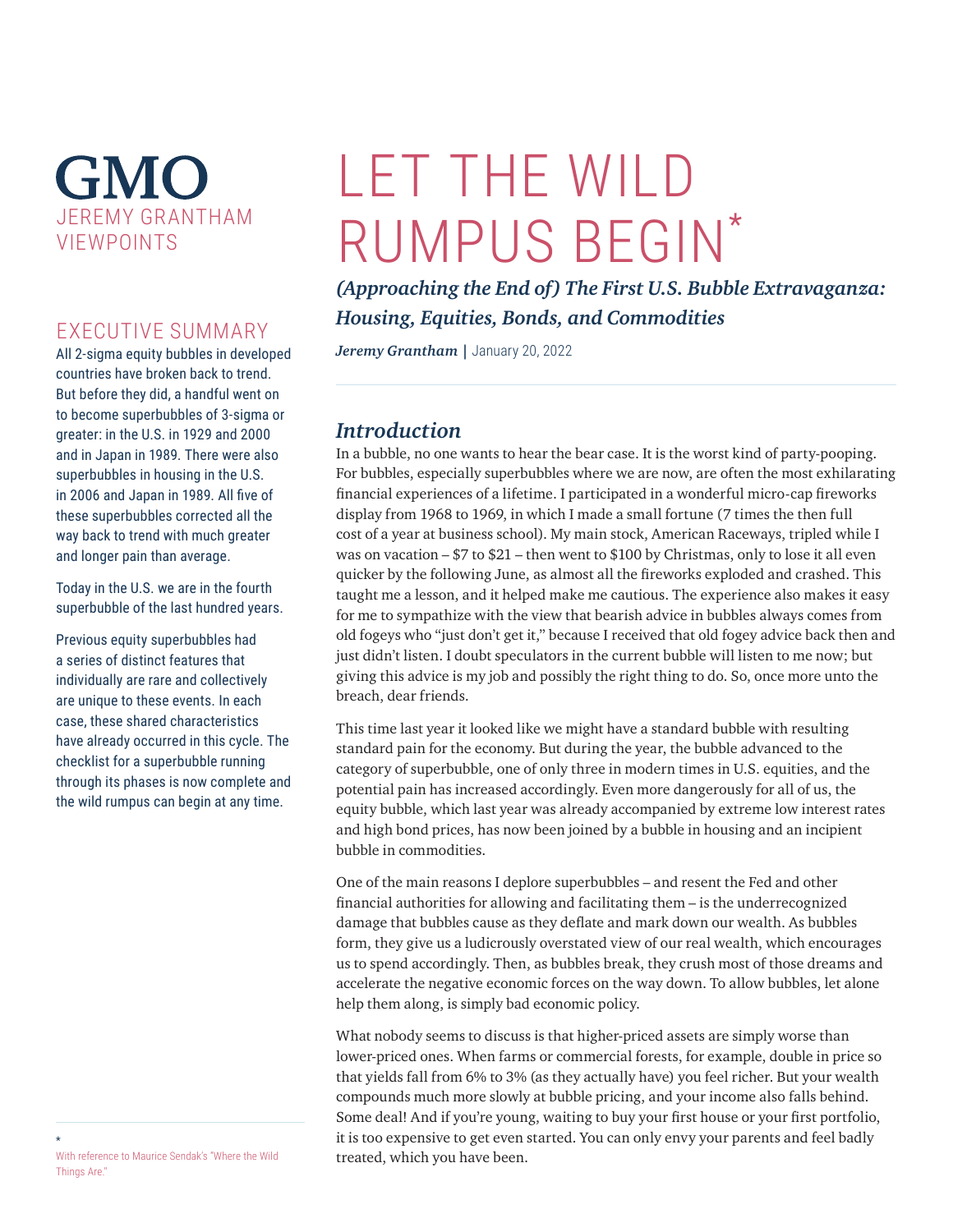## *"*

*The bottom line is that in general the bubbles in multiple assets, not just equities, have continued to inflate and therefore the potential pain from a break has increased.*

And then there is the terrible increase in inequality that goes with higher prices of assets, which many simply do not own, and "many" applies these days up to the median family or beyond. They have been let down, know it, and increasingly (and understandably) resent it. And it absolutely hurts our economy. Looking back in a decade or two, if bad things have happened to our democracy, the huge surge in income and wealth inequality of the last 50 years (as CEO income moved from about 25x the average worker's to about 250x) will have carried the largest share of the blame. So, a pox on asset bubbles!

Today – nerd alert – I will cover more of the definitions, the statistics, the history, and the technical details of superbubbles. The bottom line is that in general the bubbles in multiple assets, not just equities, have continued to inflate and therefore the potential pain from a break has increased. As usually happens, the equity bubble begins to deflate from the riskiest end of the market first – as it has been doing since last February. So, good luck! We'll all need it.

#### *Summary*

All 2-sigma equity bubbles in developed countries have broken back to trend. But before they did, a handful went on to become superbubbles of 3-sigma or greater: in the U.S. in 1929 and 2000 and in Japan in 1989. There were also superbubbles in housing in the U.S. in 2006 and Japan in 1989. All five of these superbubbles corrected all the way back to trend with much greater and longer pain than average.

Today in the U.S. we are in the fourth superbubble of the last hundred years.

Previous equity superbubbles had a series of distinct features that individually are rare and collectively are unique to these events. In each case, these shared characteristics have already occurred in this cycle.

The penultimate feature of these superbubbles was an acceleration in the rate of price advance to two or three times the average speed of the full bull market. In this cycle, the acceleration occurred in 2020 and ended in February 2021, during which time the NASDAQ rose 58% measured from the end of 2019 (and an astonishing 105% from the Covid-19 low!).

The final feature of the great superbubbles has been a sustained narrowing of the market and unique underperformance of speculative stocks, many of which fall as the blue chip market rises. This occurred in 1929, in 2000, and it is occurring now. A plausible reason for this effect would be that experienced professionals who know that the market is dangerously overpriced yet feel for commercial reasons they must keep dancing prefer at least to dance off the cliff with safer stocks. This is why at the end of the great bubbles it seems as if the confidence termites attack the most speculative and vulnerable first and work their way up, sometimes quite slowly, to the blue chips.

The most important and hardest to define quality of a late-stage bubble is in the touchyfeely characteristic of crazy investor behavior. But in the last two and a half years there can surely be no doubt that we have seen crazy investor behavior in spades – more even than in 2000 – especially in meme stocks and in EV-related stocks, in cryptocurrencies, and in NFTs.

This checklist for a superbubble running through its phases is now complete and the wild rumpus can begin at any time.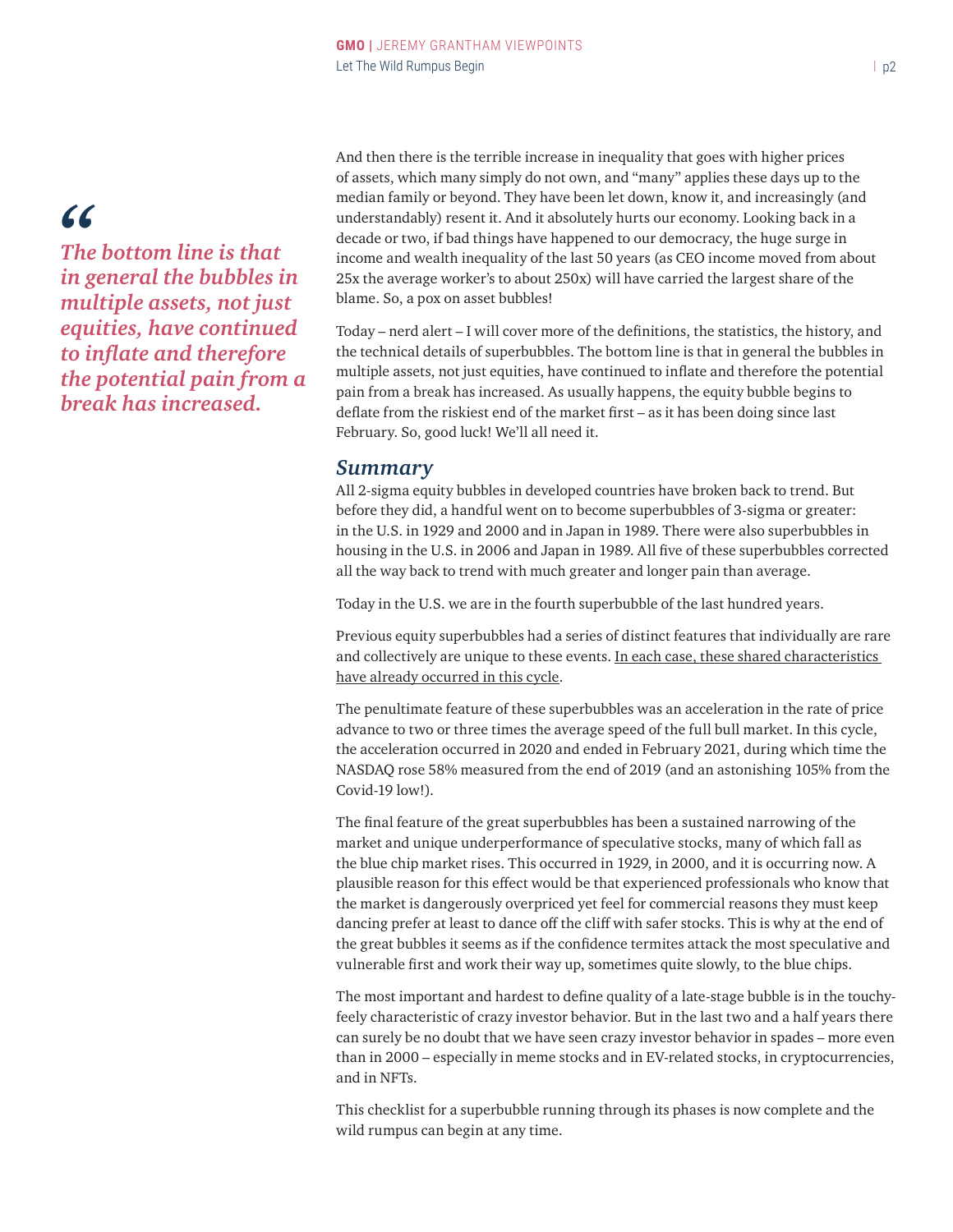What is new this time, and only comparable to Japan in the 1980s, is the extraordinary danger of adding several bubbles together, as we see today with three and a half major asset classes bubbling simultaneously for the first time in history. When pessimism returns to markets, we face the largest potential markdown of perceived wealth in U.S. history.

## *The Definition of a Bubble and a Superbubble*

We have defined investment bubbles at GMO for over 20 years now by a statistical measure of extremes – a 2-sigma deviation from trend. For a random, normally distributed series, like the sum of tosses of a fair coin, a 2-sigma event should occur once every 44 trials in each direction. This measure is arbitrary but seems quite reasonable.

In real life, though, humans are not efficient (in the economic sense) but are often quite irrational and can get carried away so that 2-sigma outliers occur more often than random – not every 44 years, but every 35 years. We studied the available data across all asset classes over financial history and found a total of more than 300 2-sigma moves.<sup>1</sup> In developed equity markets, every single example of a 2-sigma equity bubble in the last 100 years has eventually fully deflated with the price moving all the way back to the trend that existed prior to the bubble forming.

But market extremes do not stop at 2-sigma. I define a superbubble as a 3-sigma event. That would occur in a world of tossing fair coins about once in every 100 events, but in real life appears to occur two or three times more frequently than that. We humans do crazy very well indeed! Yet whether the bubble hits 2-sigma, 3-sigma, or even higher, it still falls all the way back to trend, incurring enormous asset value losses. The key here is that two things are true: 1) the higher you go, the lower the expected future return; you can gorge on your cake now or enjoy it piece by piece into the distant future, but you can't do both; and 2) the higher you go, the longer and greater the pain you will have to endure to get back to trend – in the current case to a trend value of about 2500 on the S&P 500, adjusted for the passage of time, from whatever high point the market might reach (currently at nearly 4700).

And so it was in the three great bubbles in U.S. assets – equities in 1929 and 2000, and housing in 2006. And so it was, in spades, in the Japanese stock and real estate markets in the late 1980s. All five of these greatest of all bubbles fell all the way back to trend.

## *The Dangers of Multiple Asset Bubbles at the Same Time*

The Japanese case, in particular, made one thing pretty clear: while it is dangerous to have a bubble in equities – for the loss of value can cause a shock through the wealth effect that can get out of control, which was a part of the problem in 1929 and the ensuing slump – it is much more dangerous to have a bubble in housing, and it is very much more dangerous to have both together. The economic consequences of the double bubble in Japan are arguably still playing out. Exhibit 1 shows that neither the equity <sup>1</sup> market nor land have yet recovered their 1989 peaks!

*In developed equity "markets, every single example of a 2-sigma equity bubble in the last 100 years has eventually fully deflated with the price moving all the way back to the trend that existed prior to the bubble forming.*

Of these, over 90% reverted to the old mean; almost 10% appeared to be paradigm shifts that persisted for decades. These 10%, however, were all in commodities, whose finite nature might suggest the possibility of permanent shortages and resulting price shifts – as has occurred in oil (whose old trend line for 70 years was about \$23 in today's currency); or in real estate where zoning restrictions have caused increasing shortages; or in a very few cases in equity markets in developing economies where prior to economic and financial development valuations had been extremely low.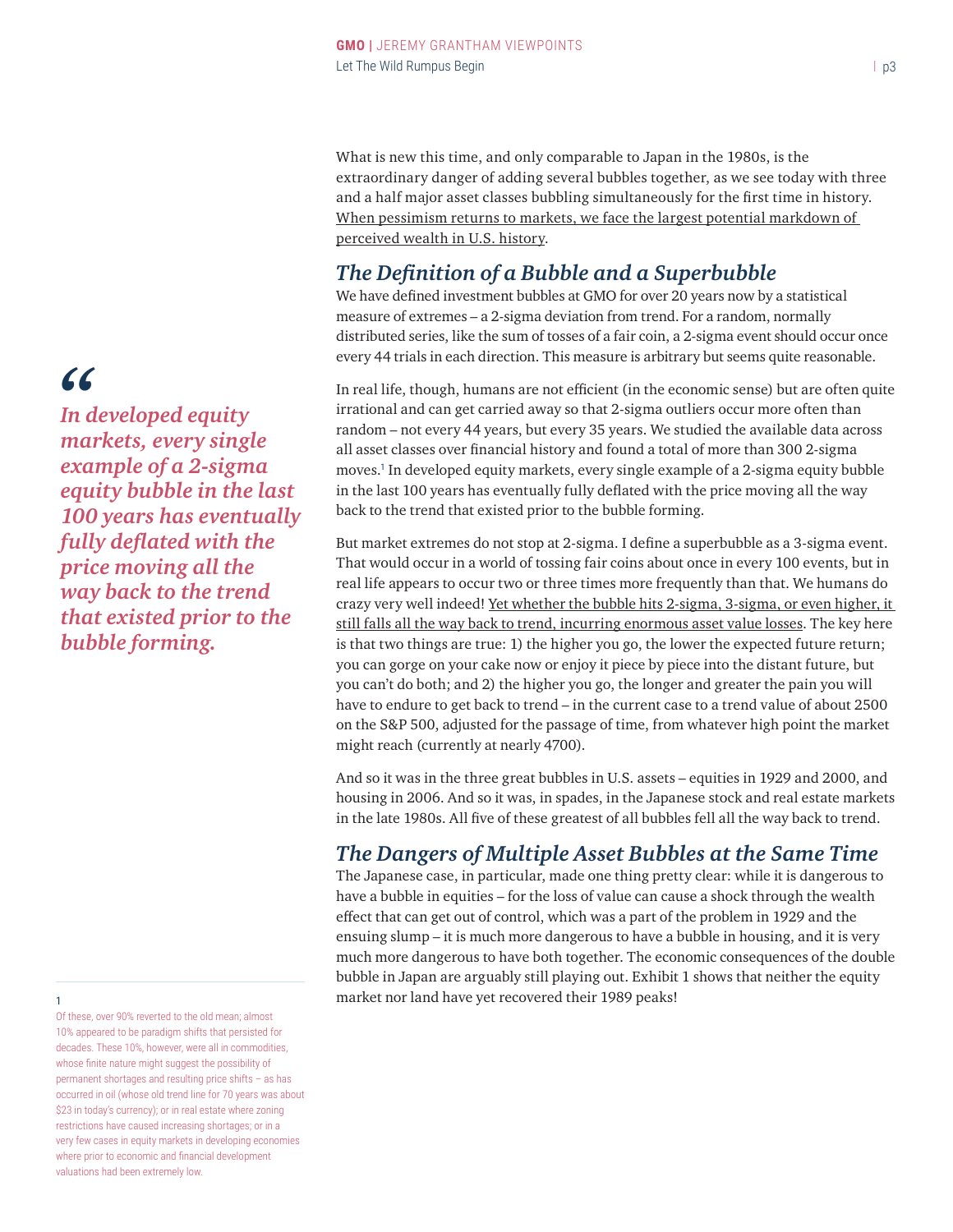

## EXHIBIT 1: NIKKEI INDEX AND JAPANESE CITY COMMERCIAL REAL ESTATE, 1980-TODAY

#### As of 1/7/2022 | Source: Bloomberg

But now, for the first time in the U.S. we have simultaneous bubbles across all major asset classes. To detail:

First, we are indeed participating in the broadest and most extreme global real estate bubble in history. Today houses in the U.S. are at the highest multiple of family income ever, after a record 20% gain last year, ahead even of the disastrous housing bubble of 2006. But although the U.S. housing market is selling at a high multiple of family income, it is less, sometimes far less, than many other countries, e.g., Canada, Australia, the U.K., and especially China. (In China, real estate has played an unusually important and unique role in the extended boom and thereby poses an equally unique risk to the economy and hence the rest of the world if its real estate market loses air exactly as it appears to be doing as we sit.)

Second, we have the most exuberant, ecstatic, even crazy investor behavior in the history of the U.S. stock market. The U.S. market today has, in my opinion, the greatest buy-in ever to the idea that stocks only go up, which is surely the real essence of a bubble. (Interestingly, where other developed countries lead in housing prices, they lag the U.S. in equity prices. Some, such as Japan, by so much that they are merely slightly overpriced today.)

Third, as if this were not enough, we also have the highest-priced bond markets in the U.S. and most other countries around the world, and the lowest rates, of course, that go with them, that human history has ever seen.

And fourth, as gravy (as if we needed any) we have broadly overpriced, or above trend, commodities including oil and most of the important metals. In addition, the UN's index of global food prices is around its all-time high (see Exhibit 2). These high prices are important as they push inflation and stress real incomes. The combination, which we saw in 2008, of still-rising commodity prices with a deflating asset price bubble is the ultimate pincer attack on the economy and is all but guaranteed to lead to major economic pain.

## *…for the first time in the U.S. we have simultaneous bubbles across all major asset classes.*

*"*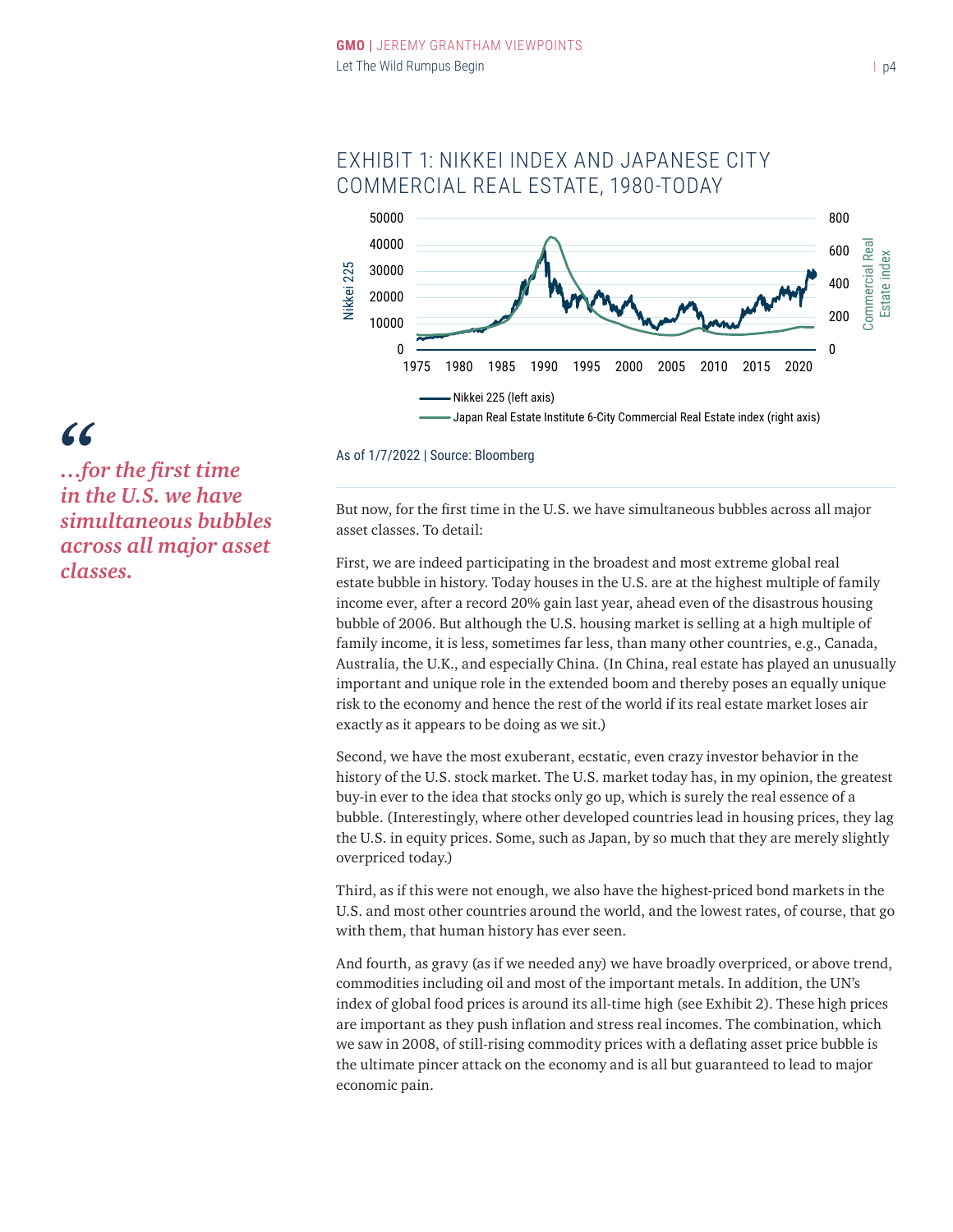

## EXHIBIT 2: UN FAO FOOD PRICE INDEX

*"*

*What our financial leadership should know is that multiplying these risks – these three and a half bubbles – will multiply the total shock if the damage occurs simultaneously. And this package presents more potential for writing down perceived wealth than at any previous time in history.*

2

It is worth noting, though, that in 2007 the U.S. house building industry had expanded to build an extra million houses, with all the stimulus to realtors et al., and retrenched by 2010 and 2011 to a half million fewer houses than normal. This drop packed a powerful punch and accounted for much of the depth of the recession and its resistance to stimulus. For a glimmer of good news, although our house prices in the U.S. are even more unaffordable and even more vulnerable than in 2006, at least the house building industry is only jogging along more or less normally now. 3

Note that the 2000 tech bubble was accompanied by unusually cheap bond markets (TIPS at 4.3%!); cheap real estate (REITs yielding over 9%); even cheap value stocks – it was focused solely on U.S. growth stocks and still we suffered from the negative wealth effect when it burst.

As of 12/31/2021 | Source: UN Food and Agriculture Organization

What our financial leadership should know is that multiplying these risks – these three and a half bubbles – will multiply the total shock if the damage occurs simultaneously. And this package presents more potential for writing down perceived wealth than at any previous time in history. We wrote in 2007 that deflating U.S. housing prices could directly lose \$10 trillion or well over half a year's GDP if house prices declined to moderately below trend – which they did. But at that time the bond market was merely overpriced at the risky corporate end and the stock market merely normally overvalued. (The stock market still halved in price in sympathy, if you will, with the main event – housing and housing-related debt.)<sup>2</sup> Yet despite that recent pain, all of the economic and financial dangers that are now building up from multiple major bubbles do not appear to be considered especially dangerous by the Fed or most of its equivalents around the world. In fact, the warning signs appear to be barely noticed at all.

## *How Did This Happen: Will the Fed Never Learn?*

As of today, the U.S. has seen three great asset bubbles in 25 years, far more than normal. I believe this is far from being a run of bad luck, rather this is a direct outcome of the post-Volcker regime of dovish Fed bosses. It is a good time to ask why on Earth the Fed would not only have allowed these events but should have actually encouraged and facilitated them.

The fact is they did not "get" asset bubbles, nor do they appear to today. This avoidance of the issue seemed to us remarkable as long ago as the late 1990s. Alan Greenspan, who I considered then and now to be dangerously incompetent, famously acted as cheerleader in the formation of the then greatest equity bubble by far in U.S. history in the late 1990s and we all paid the price as it deflated.<sup>3</sup>

Bernanke should have been wiser from the experience of this bubble bursting and the ensuing pain, and he might have moved against the developing housing bubble – potentially more dangerous than an equity bubble as discussed. No such luck! It is pretty clear that Bernanke (and Yellen) were such believers in market efficiency that in their world bubbles could never occur.

This is old territory for me, but I have to admit to enjoying it. Back then, when confronted with a clear 3-sigma event in the U.S. housing market, Bernanke insisted that "the U.S. housing market merely reflects a strong U.S. economy," and that "the U.S. housing market has never declined." The information he meant to deliver was unsaid but clear: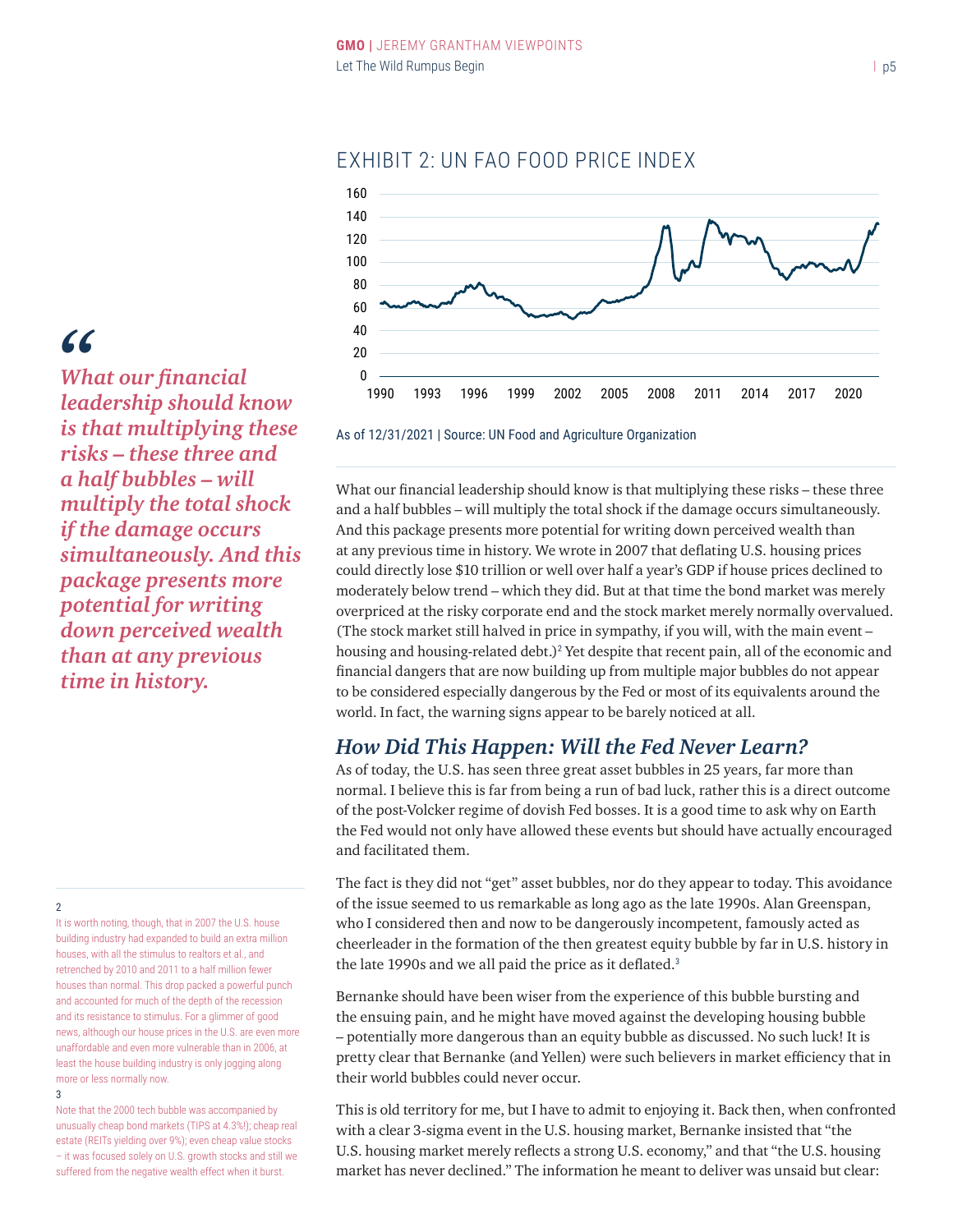"and it never will decline because there is no bubble and never can be." On a purely statistical basis, the history of U.S. house prices had indeed never bubbled before, being so diversified collectively – booming in Florida while coasting in Chicago and falling in California. Until, that is, the sustained excess stimulation of the Greenspan and Bernanke era created a perfect opportunity to finally boom in every region together. And what of the Fed's statisticians? Picked for either their thick academic blinders or intimidated by the usual career risk we all know and love so well – don't deliver information your boss doesn't want to hear – they were totally silent or ineffective.

Whereupon the unprecedented and apparently non-existent housing bubble retreated all the way back to its trend that had existed prior to the bubble, and then quite typically for a bubble, went well below. So, the 3-sigma event came and went, the best looking, most well-behaved bubble of all time (see Exhibit 3), causing profound economic damage to the U.S. and global economies, particularly because of the lack of regulation around the new mortgage-related instruments. Thus, the Fed had for the second time aided and abetted a great bubble forming. And this time the pain was augmented by the housing bust, associated mortgage mayhem, and the ensuing decline in the U.S. stock market – merely badly overpriced but not a bubble – with the combined loss of "perceived wealth" threatening a depression and necessitating an unprecedented bailout and massive, but rather inept, stimulus. Yet, when society looked around to assign blame and process lessons learned, it was as if it tried very hard to miss the point.



### Yes, Bernanke and Paulson did a perfectly fine job of lobbying Congress for help, etc., after the fact. But overall it was as if the Fed, at the wheel of a titanically-sized economy, had imprudently raced the economy through dangerous waters, ignoring the risks of icebergs so profoundly that the captain deserved a court martial but instead, after the boat sank, was rewarded for doing a serviceable job of helping women and children (and bankrupt bankers at Citi for that matter) into lifeboats. Previously, Greenspan had even fought to help the boat speed up, by trying to bully Brooksley Born at the CFTC to not regulate the growing wave of dangerous subprime instruments. When she refused to back off from a job that was clearly hers, he then resorted to lobbying Congress to change the law to leave these new "demons of our own design"<sup>4</sup> altogether unregulated. In this infamous side job, he was joined by Arthur Levitt of

4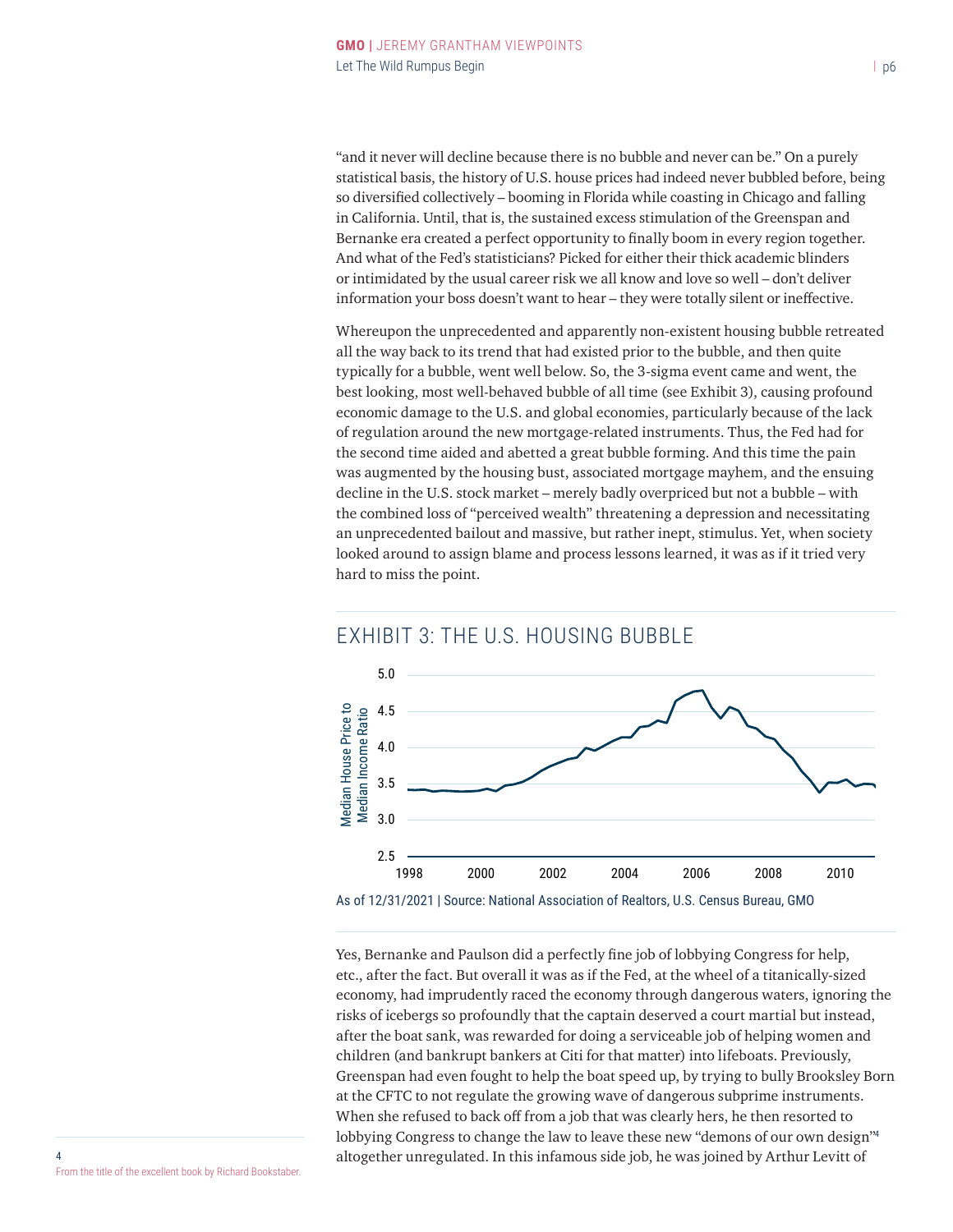the SEC (who apparently on this occasion saw "security" as a dirty word) and one of my favorite Teflon men, Larry Summers. What were they thinking with this reckless behavior? That bankers could regulate themselves? The episode was remarkable in many ways as was our willingness to forget it. But what a good job it did in revealing where Greenspan's heart really lay – in deregulation.

With the clear dangers of an equity bubble revealed in 2000 to 2002, the even greater dangers of a housing bubble in 2006 to 2010, and the extra risk of doing two asset bubbles together in Japan in the late 1980s and in the U.S. in 2007, what has the Fed learned? Absolutely nothing, or so it would appear. In fact the only "lesson" that the economic establishment appears to have learned from the rubble of 2009 is that we didn't address it with enough stimulus. That we should actually have taken precautions to avoid the crisis in the first place seems to be a lesson not learned, in fact not even taught. So we settle for more lifeboats rather than iceberg avoidance. And we forgive and forget incompetence and fail to punish even outright malfeasance. (Iceland, pop 300,000, sent 26 bankers to prison; the U.S., pop 300,000,000, sent zero. Zero!)

## *Bubbles, Growth, and Inequality*

Perhaps the most important longer-term negative of these three bubbles, compressed into 25 years, has been a sustained pressure increasing inequality: to participate in the upside of an asset bubble you need to own some assets and the poorer quarter of the public owns almost nothing. The top 1%, in contrast, own more than one-third of all assets. And we can measure the rapid increase in inequality since 1997, which has left the U.S. as the least equal of all rich countries and, even more shockingly, with the lowest level of economic mobility, even worse than that of the U.K., at whom we used to laugh a few decades back for its social and economic rigidity. This increase in inequality directly subtracts from broad-based consumption because, on the margin, rich people getting richer will spend little to nothing of the increment where the poorest quartile would spend almost all of it.

So, here we are again. This time with world record stimulus from the housing bust days, followed up by ineffably massive stimulus for Covid. (Some of it of course necessary – just how much to be revealed at a later date.) But everything has consequences and the consequences this time may or may not include some intractable inflation. But it has already definitely included the most dangerous breadth of asset overpricing in financial history. At some future date, when pessimism rules again as it does from time to time, asset prices will decline. And if valuations across all of these asset classes return even two-thirds of the way back to historical norms, total wealth losses will be on the order of \$35 trillion in the U.S. alone.<sup>5</sup> If this negative wealth and income effect is compounded by inflationary pressures from energy, food, and other shortages, we will have serious economic problems.

## *Some Last-Minute Color on Market Frenzy and Breadth*

The penultimate phase of major bubbles has been characterized by a "blow-off" – an accelerating rate of stock price growth to two or three times the average of the preceding bull market. This pattern was shown as clearly as any of history's other great superbubbles in 2020 (see Exhibit 4).

*At some future date, "when pessimism rules again as it does from time to time, asset prices will decline.*

#### 5

The back-of-the-envelope calculation goes like this:

- 1. Currently, the U.S. nonfinancial corporate sector is worth \$48 trillion. If cyclically-adjusted P/Es fall from their current level of nearly 40 to 25 – which would still be among the highest valuations ever recorded prior to 1997 – this would be a 37% loss of value, over \$17 trillion.
- 2. U.S. households own real estate worth \$41 trillion. Current Census data on median household incomes and median home sale prices suggest a price to income ratio of about 5.5 after accounting for a considerable estimated increase in incomes in 2021 (last datapoint was 2020). If this ratio returns to 4.0 – which is well above any levels prior to the mid-2000s housing bubble – this would be a 27% loss of value, over \$11 trillion.
- 3. U.S. Treasury, agency/GSE, and corporate debt securities outstanding come to about \$24 trillion, \$11 trillion, and \$15 trillion, respectively. We can quite conservatively estimate the duration of these three sectors at 5 years, 4 years, and 7 years, respectively. If rates rise a mere 2% – from current levels of -0.7% for 10-year TIPS, this would take us to only 1.3% real at the long end, still significantly below historic norms – and if corporate spreads rise only 0.5% on top of that, losses on debt securities would total about \$6 trillion.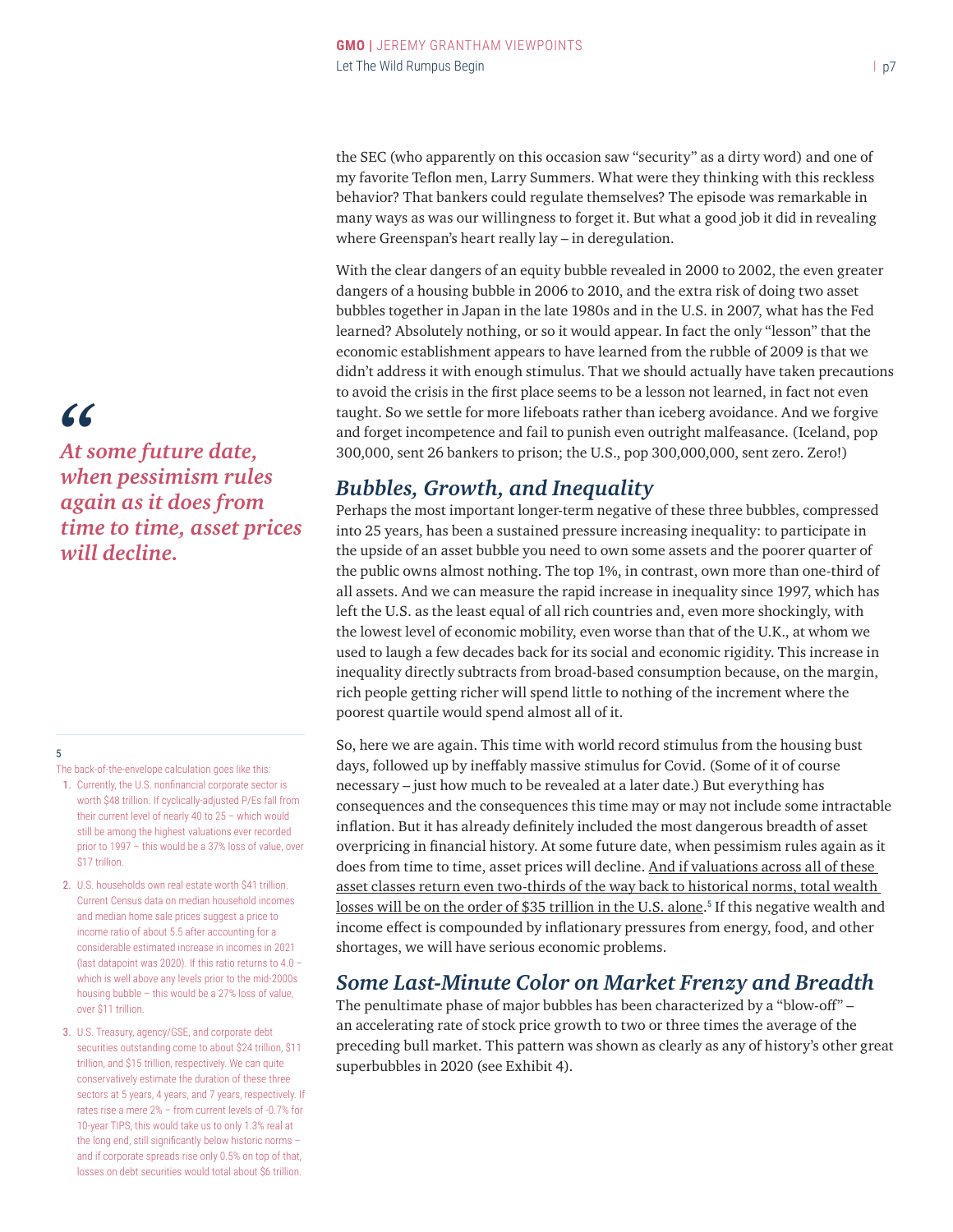## EXHIBIT 4: STOCK MARKET SUPERBUBBLES HAVE BLOW-OFF TOPS



As of 1/14/2022 | Source: Robert Shiller, DataStream

As for speculative madness, there were already many fantastic bubble anecdotes from 2020, which I wrote about last year.<sup>6</sup> Since then, the anecdotes have been even better. We've had:

- The meme stock madness of GME and AMC two companies in declining industries further decimated by Covid-19 – that managed to rally 120x and 38x, respectively, from their post-pandemic lows to their 2021 highs, driven by message board sentiment, taking GME briefly to 20% of the entire Russell 2000;
- The dogecoin phase, in which a cryptocurrency conceived as a parody of the crypto craze went up nearly 300x, to a market cap of \$90 billion because Elon Musk kept joking about it; and
- La pièce de résistance: after Hertz (one of 2020's meme stock stars) saw a quick stock surge from announcing it would purchase a fleet of Teslas, Avis rather plaintively said something like, "Hey dudes, we might buy electric cars too," and tripled in a day!

But – as fits the final "narrowing market" phase of a great bubble – most of these events are now well in the past, and the last six months have seen a growing numbness to the euphoria (see Exhibit 5). GME, AMC, dogecoin, and more than one-third of all NASDAQ stocks are now all down more than 50% from their highs. Bitcoin is down over 40%, and my own unfortunate Quantumscape, which 13 months ago was worth more than GM (1929 had many extreme speculations but nothing on this scale), is down from its December 2020 peak by 83%. Ouch!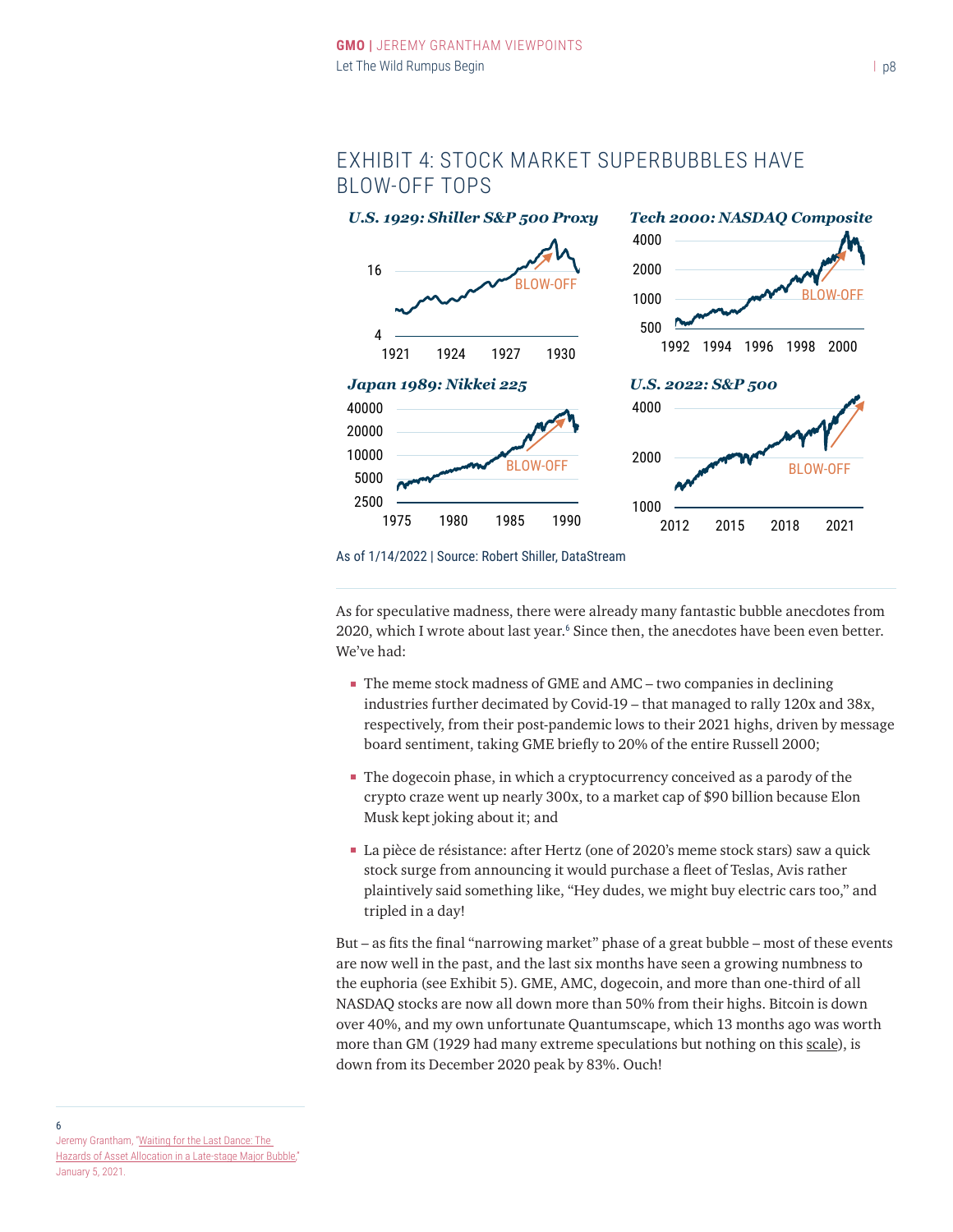

#### *Jeremy Grantham* Mr. Grantham co-

founded GMO in 1977 and is a member of GMO's Asset Allocation team, serving as the

firm's long-term investment strategist. He is a member of the GMO Board of Directors and has also served on the investment boards of several non-profit organizations. Prior to GMO's founding, Mr. Grantham was co-founder of Batterymarch Financial Management in 1969 where he recommended commercial indexing in 1971, one of several claims to being first. He began his investment career as an economist with Royal Dutch Shell. Mr. Grantham earned his undergraduate degree from the University of Sheffield (U.K.) and an M.B.A. from Harvard Business School. He is a member of the Academy of Arts and Sciences, holds a CBE from the UK and is a recipient of the Carnegie Medal for Philanthropy.

#### *Disclaimer*

The views expressed are the views of Jeremy Grantham through the period ending January 20, 2022, and are subject to change at any time based on market and other conditions. This is not an offer or solicitation for the purchase or sale of any security and should not be construed as such. References to specific securities and issuers are for illustrative purposes only and are not intended to be, and should not be interpreted as, recommendations to purchase or sell such securities.

Copyright © 2022 by GMO LLC. All rights reserved.

## EXHIBIT 5: BIGGEST AND HIGHEST QUALITY STOCKS CARRIED THE MARKET IN 2021



## *The Death of the Vampire*

In the meantime, we are in what I think of as the vampire phase of the bull market, where you throw everything you have at it: you stab it with Covid, you shoot it with the end of QE and the promise of higher rates, and you poison it with unexpected inflation – which has always killed  $P/E$  ratios before, but quite uniquely, not this time yet<sup>7</sup> – and still the creature flies. (Just as it staggered through the second half of 2007 as its mortgage and other financial wounds increased one by one.) Until, just as you're beginning to think the thing is completely immortal, it finally, and perhaps a little anticlimactically, keels over and dies. The sooner the better for everyone.

## *What to Do as an Investor?*

GMO has a detailed set of recommendations available that I agree with. A summary might be to avoid U.S. equities and emphasize the value stocks of emerging markets and several cheaper developed countries, most notably Japan. Speaking personally, I also like some cash for flexibility, some resources for inflation protection, as well as a little gold and silver. (Cryptocurrencies leave me increasingly feeling like the boy watching the naked emperor passing in procession. So many significant people and institutions are admiring his incredible coat, which is so technically complicated and superior that normal people simply can't comprehend it and must take it on trust. I would not. In such situations I have learned to prefer avoidance to trust.)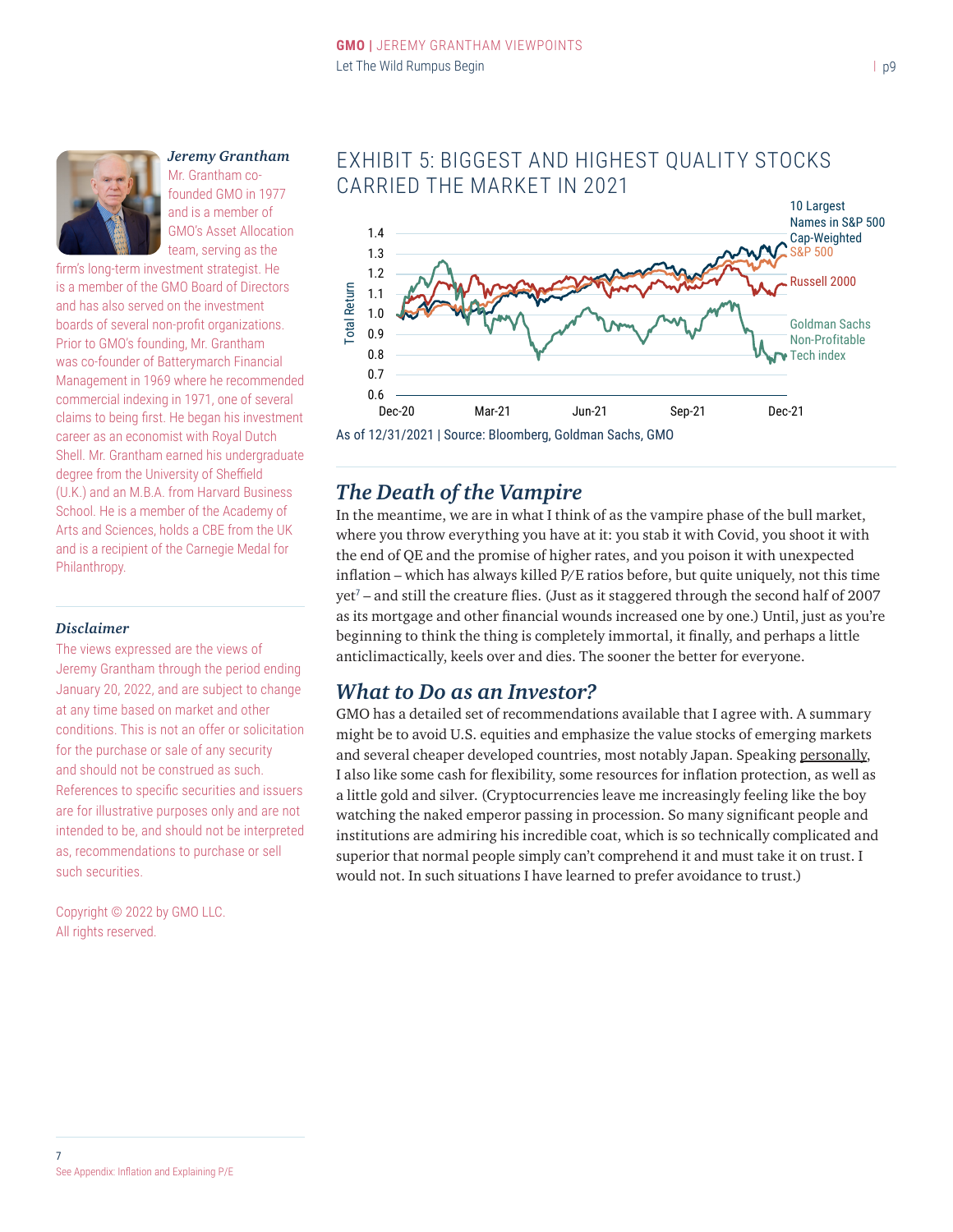# APPENDIX *Inflation and Explaining P/E*

## TODAY'S BUBBLE DEPENDS ON IGNORING 100% OF CURRENT INFLATION

*GMO Explaining P/E Model*



#### As of 12/31/2021 | Source: GMO

GMO's model to explain P/E is dominated by two factors: inflation, which multiples hate, and profit margins, which they love. Since the data starts in 1925, inflation surges had always hurt multiples badly...until now. Currently, inflation is 100% ignored...for now.

#### *Rules of The Bubble Reviewed (For Distracted Readers)*

- 1. All 2-sigma equity bubbles in developed equity markets have burst all the way back to trend. The U.S. reached the 2-sigma level in the summer of 2020.
- 2. But some of them went to 3-sigma or more before they burst producing longer and deeper pain. The U.S. reached 3-sigma in late 2021.
- 3. Timing is uncertain and when you get to 3-sigma superbubbles, such as we have now, there are few examples. Yet they have all shown certain characteristics before they broke.
	- a. A speculative investor frenzy that generated stories for distant decades, which we have had for well over a year;
	- b. A penultimate blow-off phase where stock gains accelerate, as we had in 2020;
	- c. And the ultimate narrowing phase  $-$  unique to these few superbubbles  $-$  where a decreasing number of very large blue chips go up as riskier and more speculative stocks underperform or even decline, as they did in 1929 and 2000 and as they have done since February 2021.

If a, b, and c are accounted for, light the blue touchpaper $^8$  and retire to a safe distance, praying **for a paradigm shift.** 8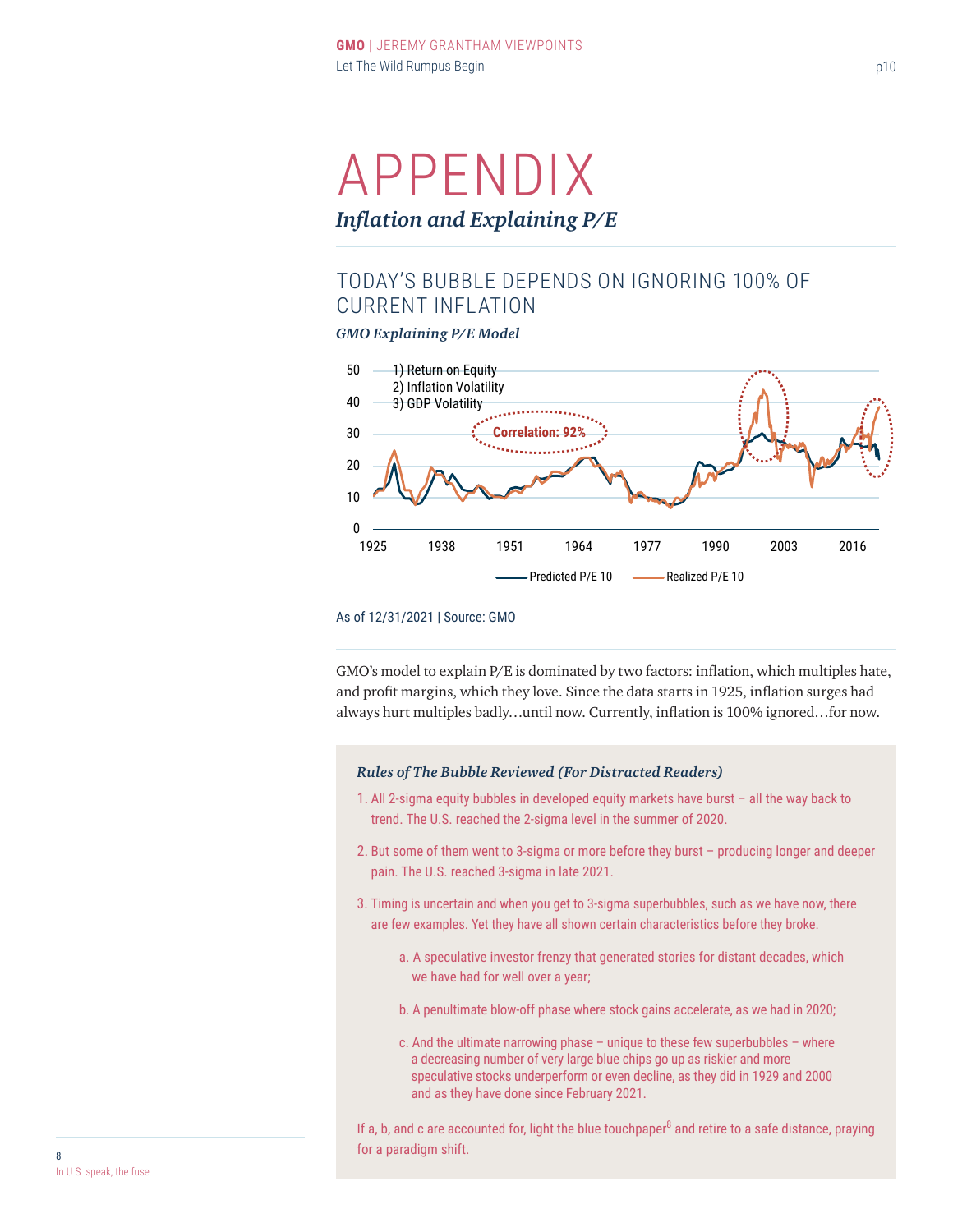# ADDENDUM

## *Making Money and Reducing Risk in an Equity Superbubble*

*Matt Kadnar |* January 2022

Navigating the career risk associated with bubbles (especially superbubbles) has always been tricky and is one of the biggest failings in the investment management industry.<sup>9</sup> We at GMO dedicate ourselves to trying to get the big picture calls right. Extreme market environments, similar to the one we are experiencing currently, are where we have historically been able to add significant value to investors' portfolios. As the table shows, we have made some unconventional moves and owned some very unconventional portfolios in the face of market extremes.

| <b>Bubble</b>                            | <b>GMO Positioning</b>                                                                                                                                                                                                      |
|------------------------------------------|-----------------------------------------------------------------------------------------------------------------------------------------------------------------------------------------------------------------------------|
| 1989 Japanese Equity Bubble              | Zero weight in Japan in International<br>Equity portfolio                                                                                                                                                                   |
| 1999 TMT Bubble                          | Reduced equity, focus on Value stocks, REITs,<br>and bonds                                                                                                                                                                  |
| 2007 Global Financial Crisis/Risk Bubble | Reduced equity, focus on U.S. Quality<br>and long/short strategies                                                                                                                                                          |
| 2022 Equity Superbubble                  | Reduced equity, focus on non-U.S. Value and<br>alternative strategies; Equity Dislocation at<br>20% (designed to profit from Growth bubble<br>bursting); modest fixed income, no Treasuries,<br>and only specialized credit |

As we move through the fourth "bubble era" in GMO's history, we have once again positioned our Asset Allocation portfolios to reduce risk and take advantage of what we believe will be a generational opportunity for adding alpha through asset allocation.

## *Equity Dislocation: Betting on the Bubble in Growth Stocks Bursting*

While the overall U.S. market is in bubble territory as Jeremy has outlined, the epicenter of the bubble – both at home and abroad – is concentrated in Growth stocks. As such, the largest risk position in our flagship [Benchmark-Free Allocation Strategy](https://www.gmo.com/americas/product-index-page/multi-asset-class/benchmark-free-allocation-strategy/) (as well as in our **[Alternative Allocation Strategy](https://www.gmo.com/americas/product-index-page/alternatives/alternative-allocation-strategy/)**) is long a global portfolio of Value stocks and short a global portfolio of Growth stocks. To build these portfolios, we use a proprietary definition of "Value" and "Growth" that aims to assess the intrinsic value of companies and provides, in our view, a better lens on valuation than traditional value metrics or indices. This approach has proved to be incredibly successful: in an unusual year like 2021, where Value beat Growth by 200 bps globally, our custom approach generated alpha of approximately 1,500 bps. We believe significant room remains for this holding to continue its strong outperformance. This portfolio is available for direct

See Jeremy Grantham's April 2012 GMO White Paper, "[My](https://www.gmo.com/americas/research-library/my-sisters-pension-assets-and-agency-problems/)  [Sister's Pension Assets and Agency Problems \(The Tension](https://www.gmo.com/americas/research-library/my-sisters-pension-assets-and-agency-problems/) [between Protecting Your Job or Your Clients' Money\)](https://www.gmo.com/americas/research-library/my-sisters-pension-assets-and-agency-problems/)".

9